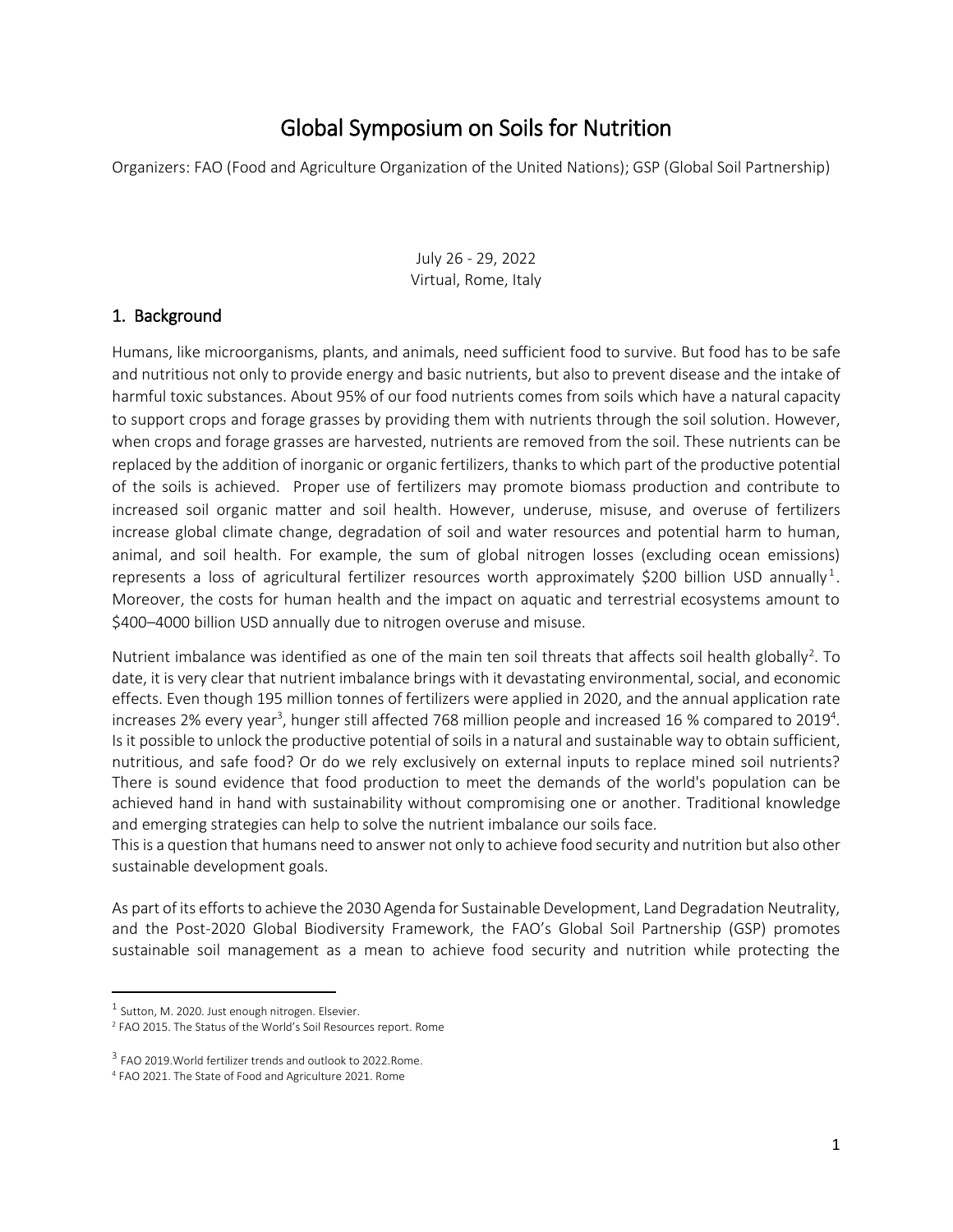environment. The FAO's GSP has published the Voluntary Guidelines for Sustainable Soil Management (VGSSM)<sup>5</sup>. Their role is to guide strategic and context-specific decision making on soils at all relevant levels to address major global threats, such as the imbalance of nutrients and nutrient cycles, and the pollution of soils. The International Code of Conduct for the Sustainable Use and Management of Fertilizers (The Fertilizer Code) is an important tool for implementing the VGSSM specifically regarding nutrient imbalances and soil pollution. This instrument addresses the three main issues related to fertilizer use and management across world: underuse, misuse and overuse, as well as the consequences, and recommendations to different stakeholders directly or indirectly involved with fertilizers. In response to these complex challenges, it's decided at the GSP's Ninth Plenary Assembly in September 2021 to organize the Global Symposium on Soils for Nutrition (SYMPOSIUM) in 2022, which serves an important platform to review the state of the art of soil fertility in the context of food security, human nutrition, environmental health and climate change.

#### *Role of soil fertility on food security and nutrition*

 $\overline{\phantom{a}}$ 

Although food security is a global goal that requires consideration of multiple factors, healthy and wellnourished soils are central to achieving it. A balanced supply of soil nutrients is essential to support crop and forage grass yields and the nutritional value of the agri-food system. An integrated approach of the soil-plant nutrient cycling is crucial to improve our knowledge about the system's functionality and interactions, and thereby enable better decisions on soil nutrient management while protecting the environment in a climate change scenario.

Although the production of primary crops has doubled in the last 20 years, it remains unclear how long soils can sustain such production. For this reason, it is important to understand soil nutrient availability in different areas, so as to know how and where to improve soil fertility. Are the world's soils capable of continuing to produce sufficient food with their intrinsic characteristics?

There are various topics linked to sufficient, safe and nutritious food. One of the main dimensions of food security is sufficient food production, which can be supported by improving integral soil fertility. This is the ability of a soil to support plant growth by providing not only the essential nutrients, but also the adequate chemical, physical, and biological conditions as a habitat for plant growth and the maintenance of ecosystem services. Soil nutrient imbalance was identified as one of the major soil threats in the Status of the World's Soil Resources report (FAO, 2015)<sup>6</sup>. The lack of basic nutrients, including macro and micronutrients, leads to the underdevelopment of plants and decrease in yields and crop nutritional value.

Food quality, which includes the safety and nutritional value of food products, is another key dimension of food security. Healthy soils provide macro- and micronutrients that influence plant nutrition when soils are sustainably managed. In addition, plants supplied with balanced and sufficient nutrients grow healthier and are more resilient to pest and diseases. In contrast, soil macro- and micronutrient deficiencies limit plant health, crop productivity and the nutritional quality of food, which together ultimately affect nutrition and human health<sup>7</sup>. The chronic lack of micronutrients –derived from nutrient-deficient soils and crops– can

<sup>&</sup>lt;sup>5</sup> FAO 2017. Voluntary Guidelines for Sustainable Soil Management Food and Agriculture Organization of the United Nations. Rome, Italy.

<sup>6</sup> FAO, 2015. Status of the World's Soil Resources. Food and Agriculture Organization of the United Nations. Rome, Italy

 $^7$  Sanchez, P.A., Swaminathan, M.S., 2005. Hunger in Africa: the link between unhealthy people and unhealthy soils. Lancet 265, 442–444.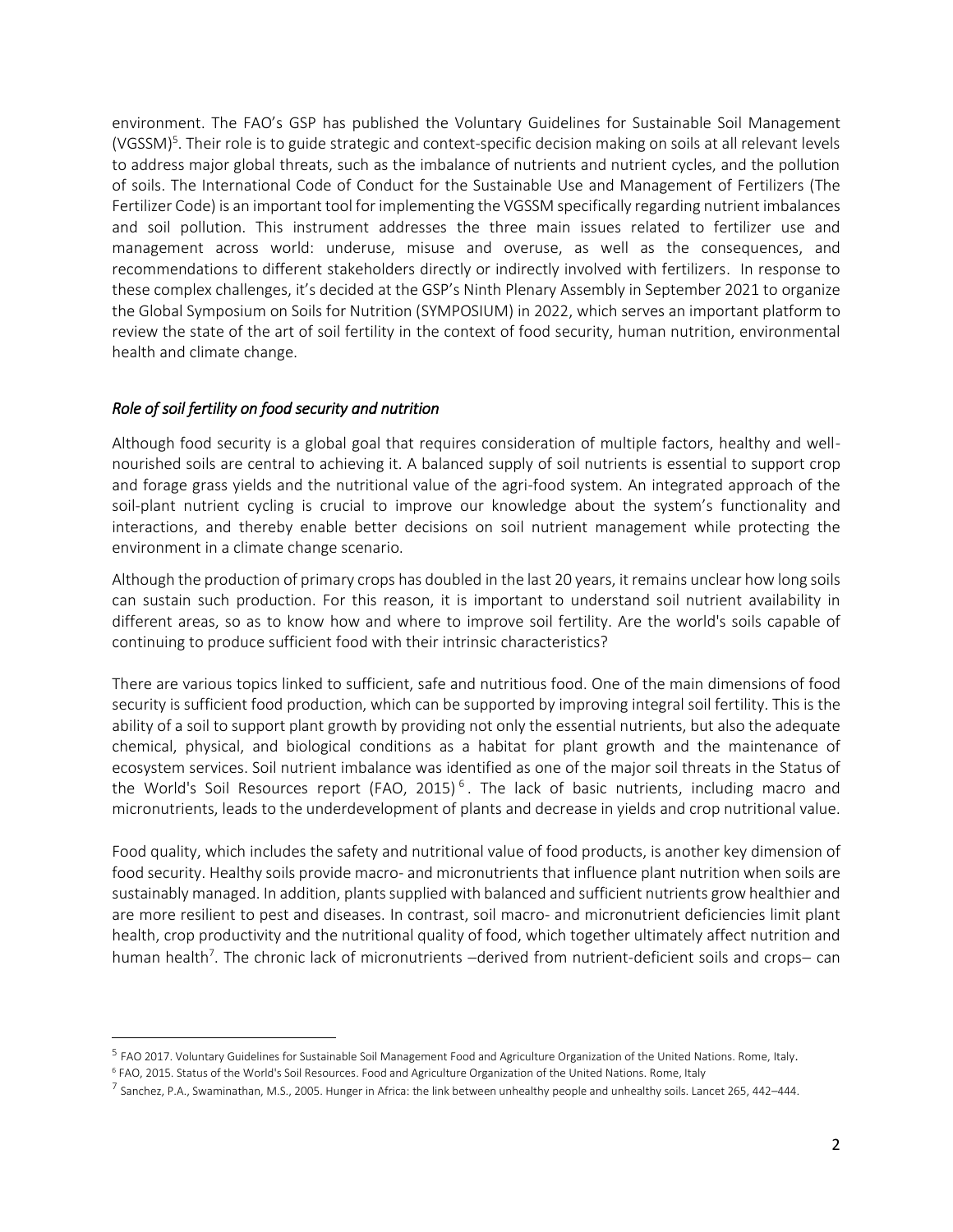cause severe but often invisible health problems, especially among women and children<sup>8</sup>, known as 'hidden hunger'. Worldwide over 2 billion people suffer from iron (Fe), zinc (Zn) and/or other (multiple) micronutrient deficiencies<sup>9</sup>. The problem is most severe in low- and middle-income countries, especially in Africa where the estimated risk for micronutrient deficiencies is high $^{10}$ .

Although hidden hunger is a multifactorial challenge, adequate soil nutrient content plays a determinant role to combat this problem. The nutrition-sensitive agriculture approach addresses soil and crop nutrition in an efficient, inclusive, and sustainable manner since it is centered in the implementation of diversified farming systems aiming at the production of high-quality nutritional food to overcome malnutrition and micronutrient deficiencies.

#### *Environmental impact of unsustainable soil fertility management*

To achieve food security and sustainable development goals, natural resources, including soil, water, and biodiversity, should be managed sustainably and in an efficiently, so as to avoid and minimize negative impacts on the environment. In this sense, the overuse and misuse of fertilizers lead to nutrients excess (especially nitrogen and phosphorus) from agricultural fields and cause a number of environmental problems including: i) deterioration of water quality and eutrophication of aquatic ecosystems; ii) exacerbation of climate change due to increased release of greenhouse gases such as nitrous oxide and methane from soils to the atmosphere; iii) leaching of mobile forms of nitrogen to water used for human consumption, with potential human health impacts; iv) soil pollution and; v) crop failure<sup>11</sup>.

Apart from the inappropriate use of fertilizers, their quality deficiencies can represent a source of severe and persistent environmental pollution and cause significant human health problems. Concerns associated with the lack of evaluation and regulation of the quality and composition of the fertilizers applied to soils, such as heavy metals content linked to the mining and the production process, the sources of raw material, and the presence of harmful microbes, can cause serious contamination problems and damage to human and animal health. In the case of recycled nutrient sources and products intended for use in plant production, the nutritive content, and quality, as well as safety in terms of the content of dangerous or toxic materials should also be considered. Maintaining soil fertility should reduce externalities such as environmental pollution caused during nutrient extraction and processing. Examples of these externalities include exposure to asbestos fibres which can also be inhaled by people in areas surrounding mining sites, and organic contaminants produced as by-products frequently from mining $^{12}$ .

In addition, mineral reserves depletion derived from mining for fertilizer production highlights the urgency of using soil nutrients in an efficient, safe, and sustainable manner.

#### *Social, legal and economic implications of soil fertility management*

Inequality in productive capacities of food is related to soil and land management policies or the lack of them. Frequently the lack of resources and/or incentives is one of several obstacles that prevent the

 $\overline{\phantom{a}}$ 

<sup>&</sup>lt;sup>8</sup> Black, R.E., Victora, C.G., Walker, S.P., Bhutta, Z.A., Christian, P., de Onis, M., Ezzati, M., Grantham-McGregor, S., Katz, J., Martorell, R., Uauy, R., 2013. Maternal and child undernutrition and overweight in low-income and middle-income countries (and the Maternal and Child Nutrition Study Group). Lancet 382 (9890), 427–451.

<sup>&</sup>lt;sup>9</sup> WHO, 2016. Vitamin and Mineral Nutrition Information System. World Health Organization(www.who.int).

<sup>&</sup>lt;sup>10</sup> Ruel-Bergeron JC, Stevens GA, Sugimoto JD, Roos FF, Ezzati M, Black RE, et al. (2015) Global Update and Trends of Hidden Hunger, 1995-2011: The Hidden Hunger Index. PLoS ONE 10(12): e0143497.doi:10.1371/journal.pone.0143497

<sup>&</sup>lt;sup>11</sup> FAO, 2019. The International Code of Conduct for the Sustainable Use and Management of Fertilizers. Rome.

<sup>12</sup> FAO and UNEP. 2021. *Global assessment of soil pollution: Report.* Rome.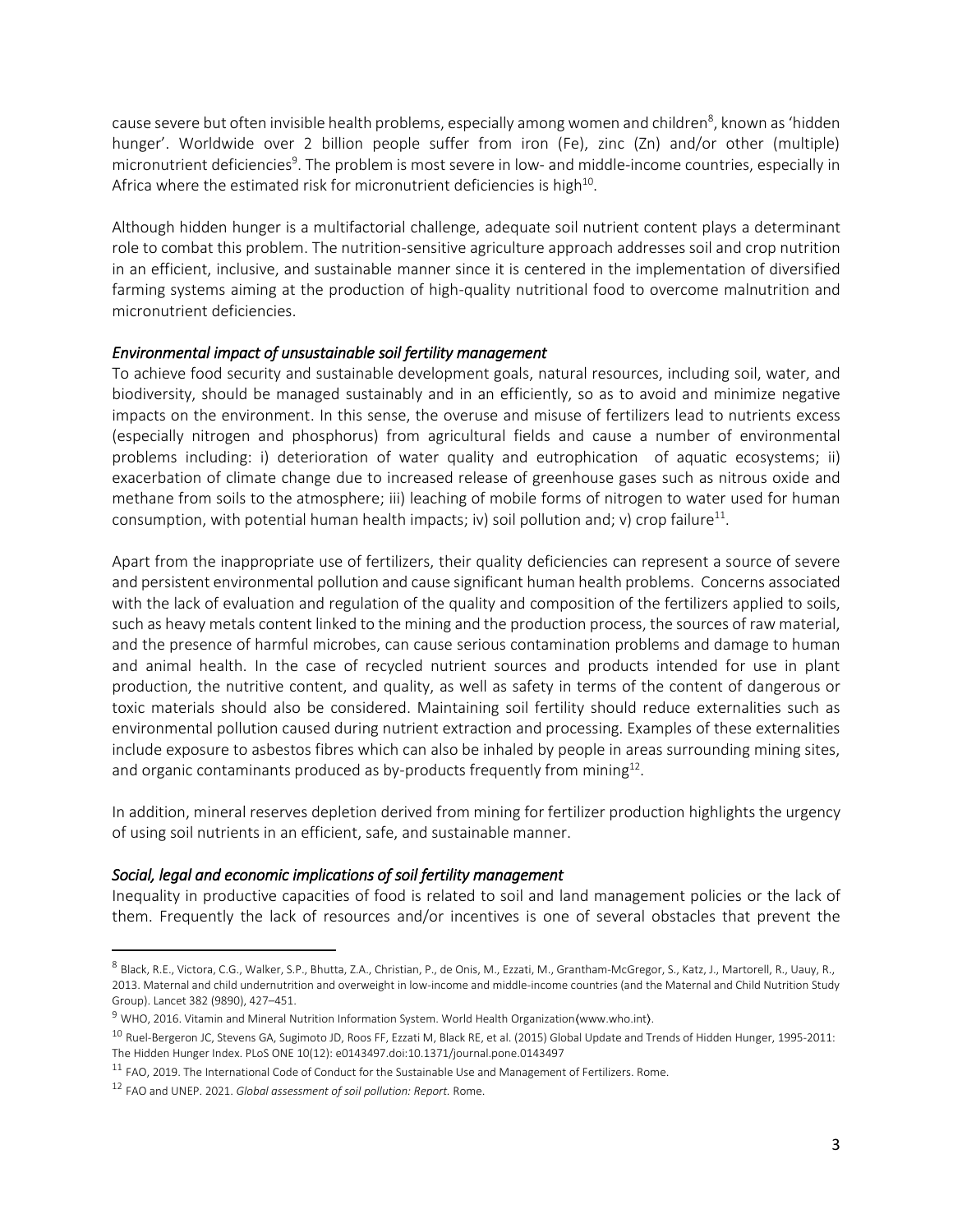establishment of good practices contributing to better nutrition of soil, crops, and people. Adequate soil governance and proper policies and strategies aimed at increasing the production, safety and nutritional value of food in a sustainable way require international and national collaboration between governments, local authorities, industries, and citizens. Coherent policies focused on encouraging sustainable soil management practices and judicious use and management of nutrients are essential to achieve food security worldwide, leaving no one behind<sup>13</sup>.

# 2. Scope, goals, and objectives

The Global Symposium on Soils for Nutrition aims to review the state of the art on the role of soil fertility in delivering sufficient, high quality, safe, and more nutritious food for better nourished plants, animals, and people. The Symposium is expected to identify critical knowledge gaps and provide the basis for discussion among policy makers, food producers, scientists, fertilizer industry, practitioners, and other stakeholders on the creation of solutions that can provide a more nutritious agri-food system for enhancing human health and wellbeing while protecting the environment.

Food starts with soils, and with less than 10 years until the 2030 - the deadline for achieving the UN Sustainable Development Goals (SDGs), there is a call for urgent attention to the factors and forces driving the performance in agri-food systems. The Symposium will elaborate how healthy soils could contribute to the achievement of the SDG2 - Zero hunger and will also contribute to the fulfillment of SDG 3-Good health and wellbeing, SDG 6-Clean water and sanitation, SDG -12 Responsible production and consumption, SDG 13-Climate action, and SDG- 15, Life on land. Finally, the GSP and this Symposium are successful examples of how partnership and enhanced collaboration (SDG 17) among all stakeholders to advance towards the achievement of the SDGs.

The specific **objectives** of the Symposium are:

 $\overline{\phantom{a}}$ 

- Examine the current scientific, technical, and traditional knowledge on the role of integral soil fertility management for nutrition, food production, human health, and climate change mitigation opportunities;
- Examine the knowledge on soil nutrient budgets, the application of external nutrients and the existing possibilities to match soil fertility to crop requirements;
- Present innovative, effective and replicable methodologies, technologies and practices that promote sustainable crop and forage production, with a view on upscaling these approaches to promote the sustainable management of soil fertility for crops and human nutrition;
- Explore different nutrient sources, their efficiency, and options for soil fertility management including analysis of their benefits and trade-offs related to fertilizers quality and potential environmental impact; and
- Identify policies that maintain and improve soil fertility and nutrition and encourage the adoption of effective practices that facilitate sustainable food production systems to meet food security.

The symposium is also expected to contribute to the understanding of the challenges and opportunities in soil fertility, crop, animal and human nutrition, and the environmental impact associated with soil fertilization for the different stakeholders including the government sector, industry, national agricultural research systems, universities, and waste and recycling industry.

<sup>13</sup> Soil Governance, Global Soil Partnership. https://www.fao.org/global-soil-partnership/areas-of-work/soil-governance/en/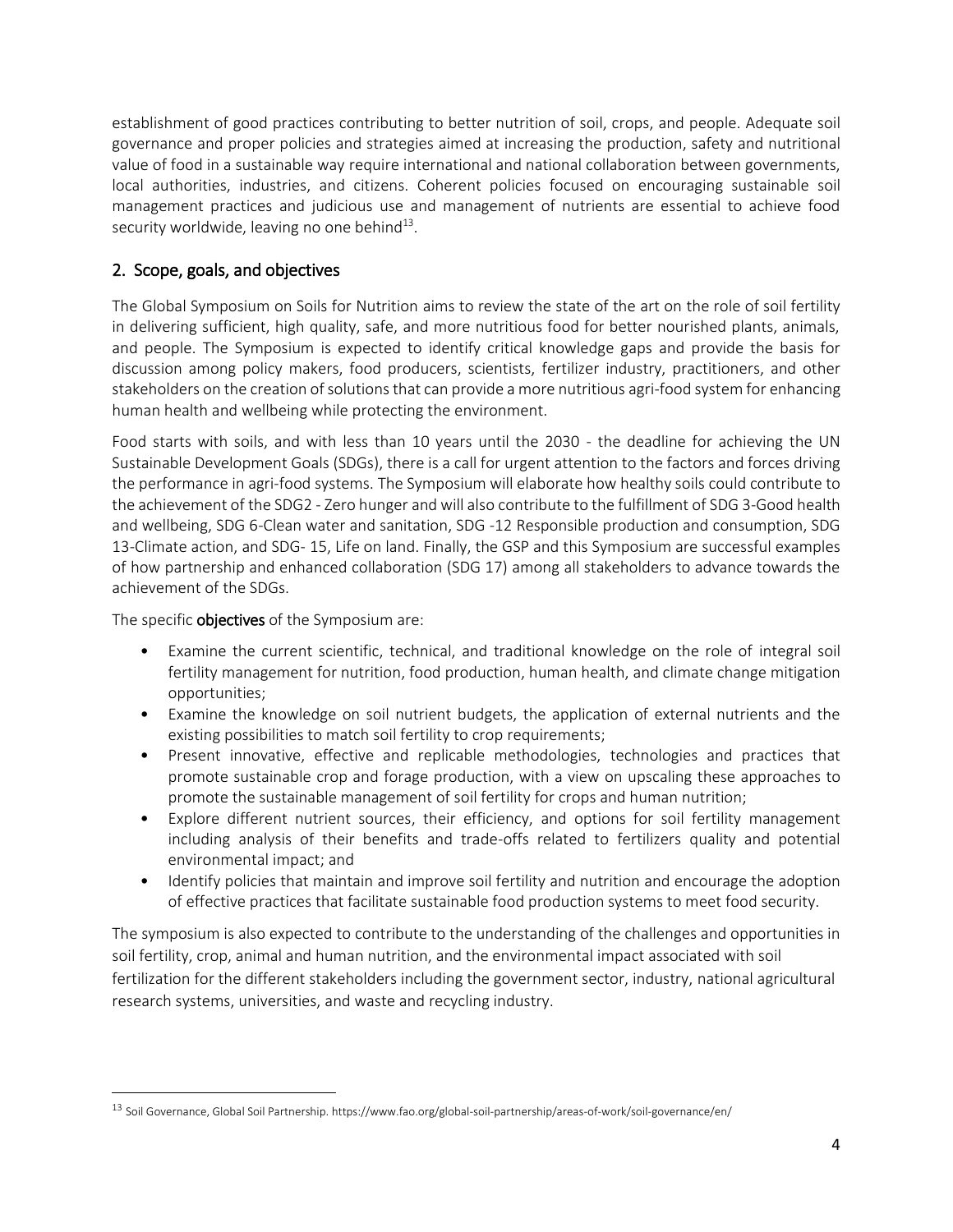# 3. Expected outcomes

The Symposium envisions to achieve the following outcomes:

- Knowledge gaps identified on how soil fertility supports better production, better nutrition, a better environment, and a better life;
- knowledge, methodologies, and policies regarding the availability, assimilation and use efficiency of fertilizers reviewed and summarized;
- Improved understanding of how the adoption of sustainable soil management can produce nutritious food to fight malnutrition and contribute to human wellbeing;
- Obstacles that halt the implementation of improved sustainable soil fertility practices worldwide identified;
- Available information and knowledge gaps to undertake monitoring and mapping of soil nutrients are identified;
- The state of soil pollution due to overuse/misuse of fertilizers is identified;
- The gaps in the implementation of tools for guiding the sustainable use and management of fertilizers is identified.
- An outcome document "Soils for nutrition" will be the main outcome of this symposium presenting an agenda for action in this topic that will be implemented by the GSP Secretariat and its partners.

# 4. Symposium themes

The Symposium will be held virtually over four days on July 26 - 29, 2022, with an expected participation of representatives from countries around the world.

The Symposium will have a high-level opening session with speakers from co-organizing institutions, to present the importance of soil nutrition in the maintenance and enhancement of soil health, in achieving crops and human nutrition, food security, combating and adapting to climate change, and overall achieving the SDGs.

Keynote speakers will be invited for setting the scene for the Symposium with the participation of leading experts in relation to the following four main themes, aimed at providing state-of-the-art scientific evidence about the role of soils for a better nutrition. The launch of poster exhibition and side activities will conclude the program of the first day.

## Theme 1. Status and trends of global soil nutrient budget

Crop and forage production improvement could be supported by improving the physical, chemical, and biological aspects of soil fertility. However, planning soil fertility interventions at any scale requires information about the soil nutrient budget – accounting the nutrients that enter the soil body and leave the soil through crop uptake and hydrological or atmospheric loses. Overtime, there have been different efforts to quantify this budget, thus, it is important to understand the state of the art and identify the gaps that need to be addressed to count with solid information and trends about availability (both natural and human added) of soil nutrients in the soils to guide better interventions.

The topics to be addressed under theme 1 are: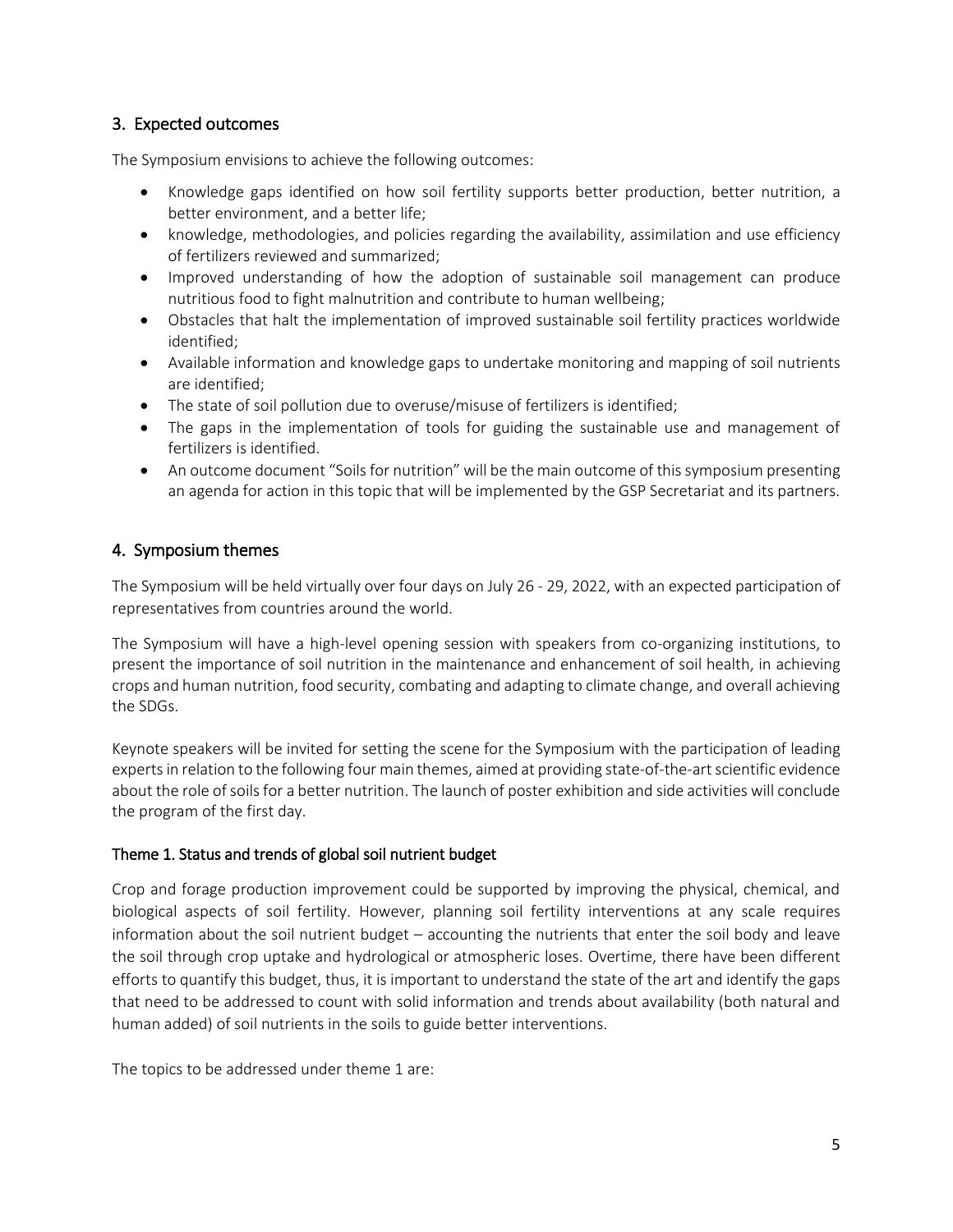- Assessing, mapping and monitoring soil fertility/soil nutrients (soil nutrient budget)
- Applications of soil fertility data/information for decision making
- State of the art on the availability of soil nutrients/fertilizers (i.e. sources of phosphorous)

#### Theme 2. Sustainable soil management for food security and better nutrition

Healthy and nutritious food for crops, livestock, and human starts with healthy soils. Healthy soils play a key role in the implementation of schemes such as nutrition sensitive approaches. Nutrition-sensitive agriculture contributes to improving health outcomes, the production of diverse, safe, and nutrient-rich food, linked to sustainable soil management practices. In addition, the availability of micronutrients can be analyzed according to the physical, chemical, and biological conditions of the soil, and the geological context is determinant in the mineral composition of the soil and its natural capacity to supply nutrients. This, together with the adoption of an inclusive vision through helping most vulnerable people such as smallholders and promoting cost-effective and environmentally friendly soil management practices. Natural soil fertility and natural nutrient cycles can be improved and maintained through soil conservation practices, integrated agricultural systems, nature-based solutions, the rescue of traditional knowledge, and innovative approaches.

The topics to be addressed under theme 2 are:

- Nutrition sensitive agriculture
- Innovations on sustainable soil management and soil fertility
- Soil micronutrients and human health
- The role of fertilizers on cost-effective crop production and nutrition.
- Fertilizers use efficiency and innovations on the production of fertilizers (mineral and bio-products)
- State of the art on biological nitrogen fixation

#### Theme 3. Impacts of soil nutrient management on the environment and climate change

Practices and tools to improve fertilizers use efficiency and sustainability can help to reduce soil, water and air pollution, regulate water resources availability and quality, support a diverse and active biotic community, provide safe food and reduce GHG emissions. This theme will address the alternatives to improve nutrient use efficiency include integrated soil fertility management, nature-based solutions involving soil microorganisms; technology-oriented solutions and the quality assessment of fertilizers. Plant nutrition efficiency can also be enhanced through nutrient recycling or additions including mineral (chemical) fertilizers, organic fertilizers, and other soil amendments.

The topics to be addressed under theme 3 are:

- Status of soil, water, and air pollution derived from the overuse or misuse of fertilizers
- The role of fertilizers on climate change
- Fertilizers quality and its role in food safety and pollution

## Theme 4. Governance of soil fertility/soil nutrients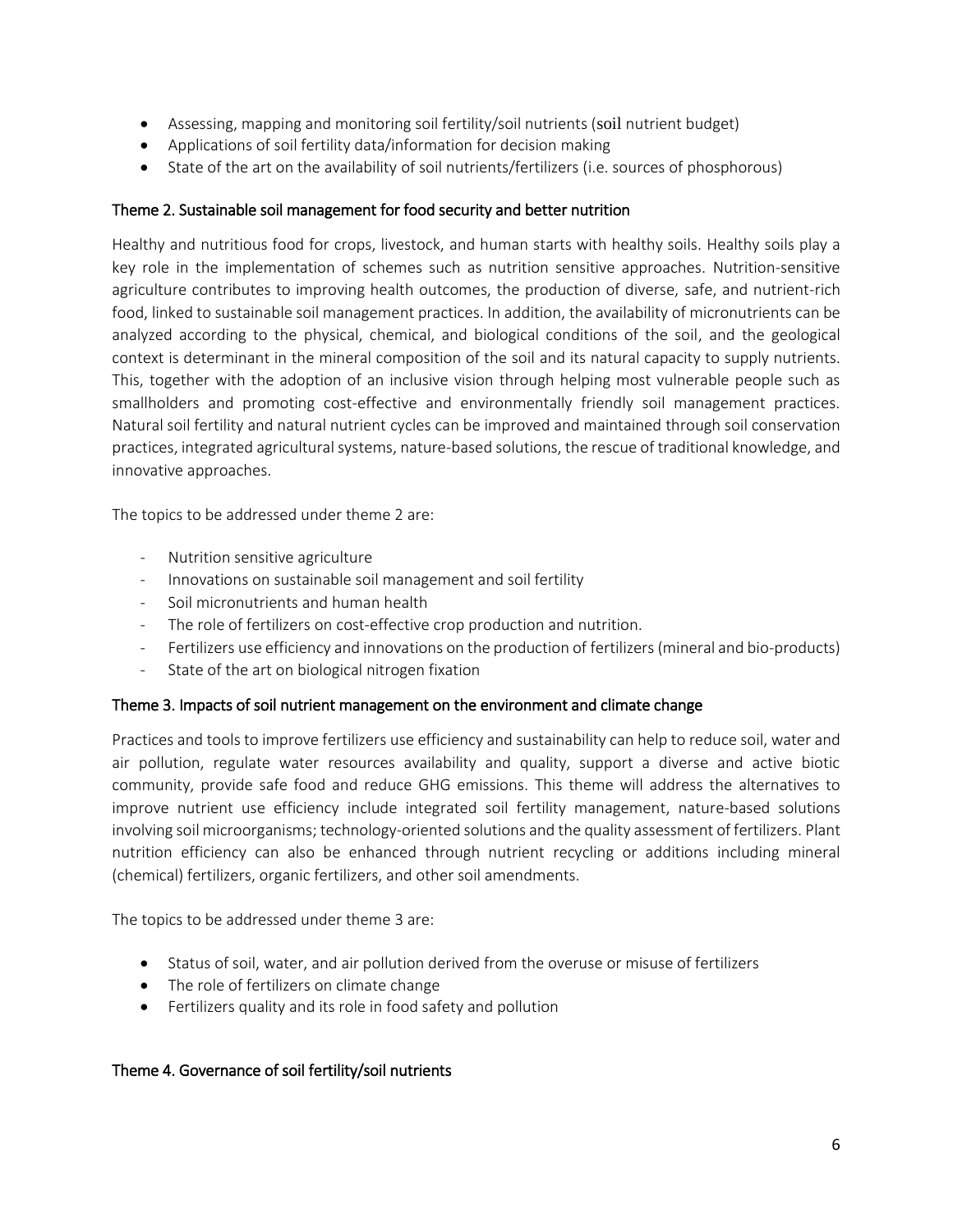Approximately one-third of the world's food is produced by smallholders, who paradoxically are part of a sector that has been historically marginalized and affected by poverty. In addition to poverty and food insecurity, other factors such as gender inequality and low crop profitability in a scenario of climate change and Covid-19, make soil fertility maintenance and enhancement a complex and challenging endeavor. There is a growing need to include soil fertility in the legal framework in articulation with crop and human nutrition, land tenure and land management.

The topics to be addressed under theme 4 are:

- Policies focused on improving soil fertility through the adoption of sustainable soil management
- Implementation of normative tools such as the International Code of Conduct for the Sustainable Use and Management of Fertilizers
- Gender sensitive tools and methods in fertilization programmes

## 5. Symposium structure

#### *Panels*

During the following three days, the event will open with a multisectorial panel that will address each of the four themes in complement to the scientific insight with the participation of different stakeholders in the corresponding topic for each day, governments, industry and farmers. One of the main objectives of the panels is to articulate the priorities and needs of the governments, and productive and industry sectors with the academia.

## *Parallel sessions*

Once the panels have concluded, parallel sessions will be held for the four themes. The format of the parallel sessions will be determined by the conveners (in close collaboration with the organizing and scientific committees) to ensure the themes are adequately presented and discussed to explore the key aspects needed for the outcome document.

#### *Side events*

Side events will be organized including a photo contest under the theme "Soil nutrient deficiencies in crops and livestock".

## *Call for Abstracts*

The Organizing Committee of GSOIL4N is currently accepting abstracts that will compete for oral and poster presentations during this Symposium. The abstracts should be written in English with a maximum of 3 000 characters (without spaces) and submitted directly on the [abstract submission portal](https://www.surveymonkey.com/r/K39X8CY) by 31 May 2022. If you have any technical problems compiling the information in the abstract submission portal, please email us [GSOIL4N@fao.org](mailto:GSOIL4N@fao.org)

The GSOIL4N Scientific Committee will revise all submissions and inform selected authors by 20 June 2022, and details for oral and poster presentations will be provided.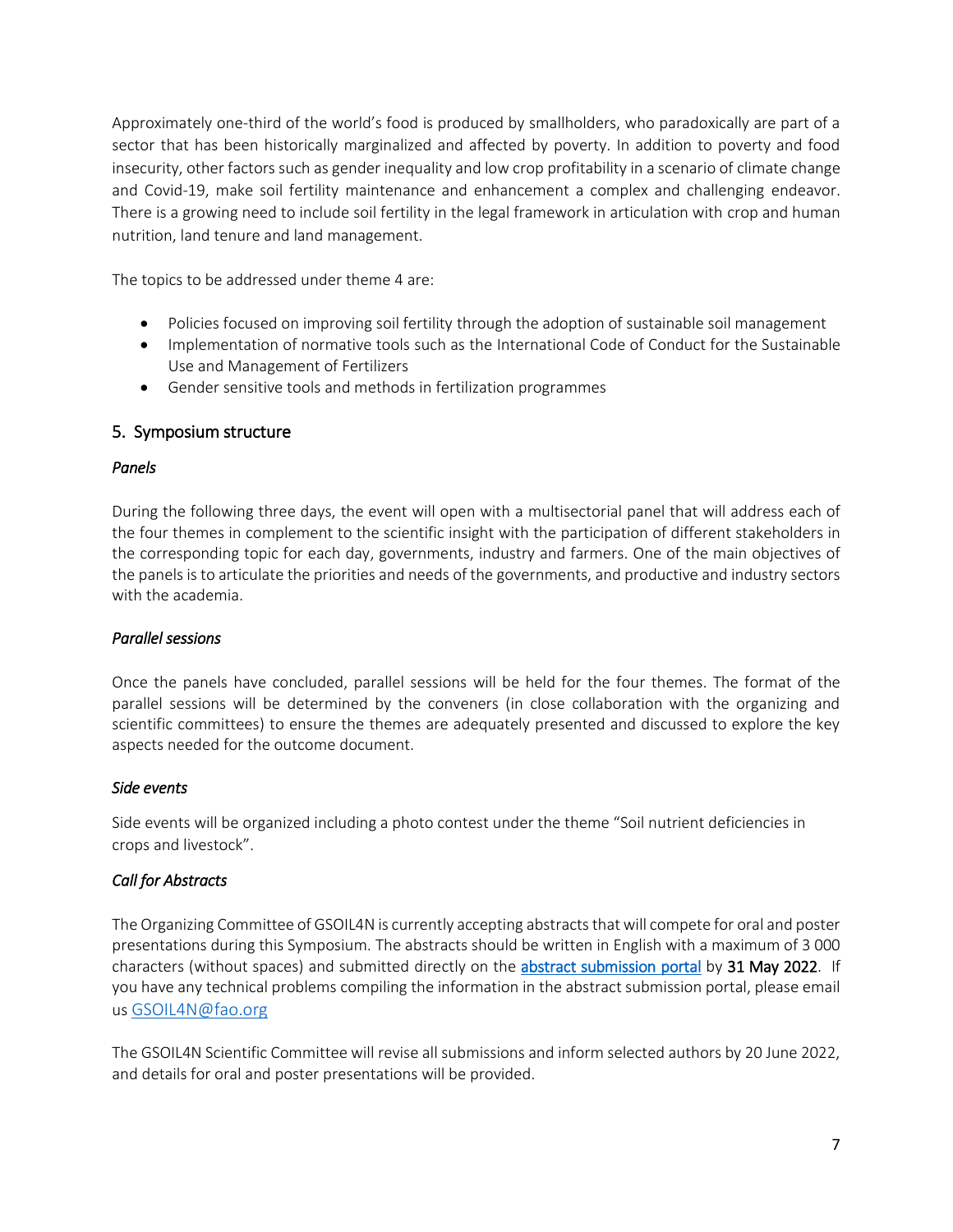#### *Participants*

- Participants will include FAO Director-General, representatives from international organizations, scientists and practitioners working in related fields, representatives from NGOs, civil society, land users and representatives of Indigenous Peoples and local communities and industry and private sector representatives.
- Additionally, the symposium will call the attention of the private sector working on sustainable agriculture and technology development related to soil nutrition to collectively identify the optimal ways to scale up best practices and the promotion of existing and new technologies.

#### 6. Symposium committees

The following Committees will be established:

#### *Organizing committee*

This committee will comprise representatives from FAO and GSP partners. It will oversee the overall organization of the symposium, guide the formats of the parallel sessions, and the finalization of the symposium outcomes.

#### *Scientific Committee*

The Scientific Committee will comprise representatives from the ITPS, and additional leading experts in the themes addressed in the symposium. This committee will be responsible for evaluating submitted abstracts, as well as ensuring the scientific quality of the parallel sessions and symposium outputs.

## 7. Workplan



## 8. Budget